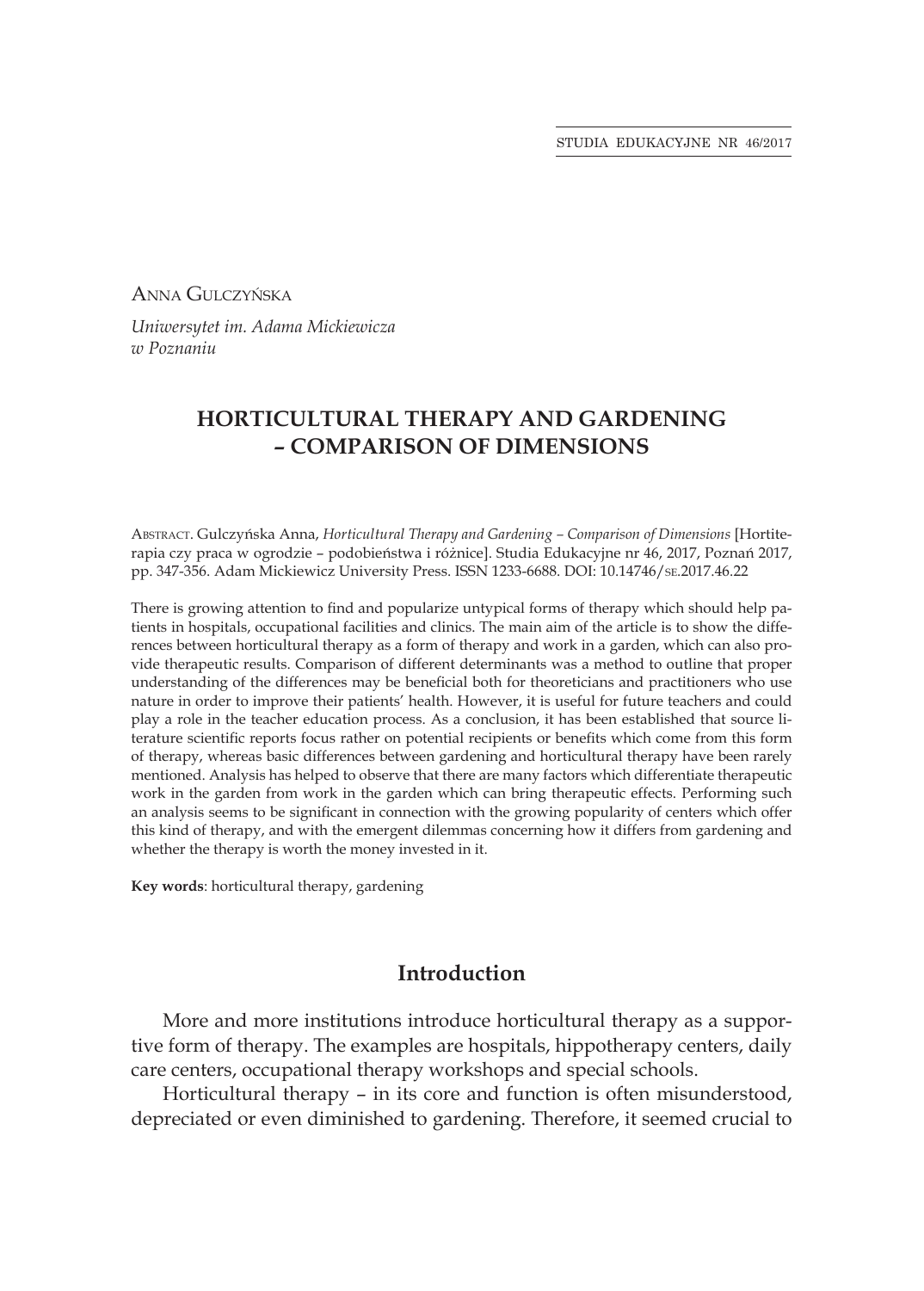answer the question what makes horticultural therapy a form of therapy and how it differs from a regular work in a garden. When can gardening become a horticultural therapy?

### **Horticultural therapy – brief of history and definition**

Plants play a very important role in the life of every person. They have been present in human history since the beginning of its development.

Egyptian physicians were first to observe the therapeutical impact of plants and recommended walks in gardens to members of the royal family who had some mental disabilities.

Hildegarda of Bingen, the Middle Ages saint, believed that human beings should gain vital energy form four elements: water, fire, air, earth. She ordered to keep life-work balance and spend as much time as it is possible being in contact with nature.

An interest in the healing properties of gardens it developed mainly in the 17th and 18th centuries. Hospitals and sanatoriums were located in parks due to therapeutic role of nature.

One of the first scientists who proved that therapy in the garden is able to bring positive consequences was an American doctor, writer and pedagogue Benjamin Rush (XVIII / XIX century). At the end of nineteenth century the horticultural therapy was more and more used to treat mentally ill children. A famous British garden designer Gertrude Jekyll (XIX /XX century) wrote that a garden is a miraculous teacher of patience, diligence, thrift and most of all limitless generosity. The effectiveness of horticultural therapy was also confirmed, in the first half of the XX century, on the First and Second World War veterans who suffered from stress disorder and post-camp asthenia.<sup>1</sup>

Definitions of horticultural therapy proposed by different authors are alike. All of them emphasize using and benefiting from plants in order to improve human's health, some of them limit horticultural therapy to work with people with mental or physical disorders.

Horticultural therapy (garden therapy, Latin 'hortus' – garden) 'is one of the most recent forms of unconventional therapy using plants to improve physical and mental condition of a person'.<sup>2</sup>

<sup>1</sup> G. Zawiślak, *Hortiterapia jako narzędzie wpływające na poprawę zdrowia psychicznego i fizycznego człowieka*, Sectio Eee Horticultura, 2015, XXV (1), p. 22-24. For more historical information see: M.C. Cooper, *Healing Gardens in Hospitals*, Interdisciplinary Design and Research e-Journal, 2007, January, 1, 1, p. 1 and: M. Cylkowska-Nowak, S. Tobis, *Zastosowanie hortikuloterapii w gerontologii*, "Gerontologia Polska" 2014; 4, p. 97-158.

<sup>2</sup> G. Zawiślak, *Hortiterapia jako narzędzie*, p. 21.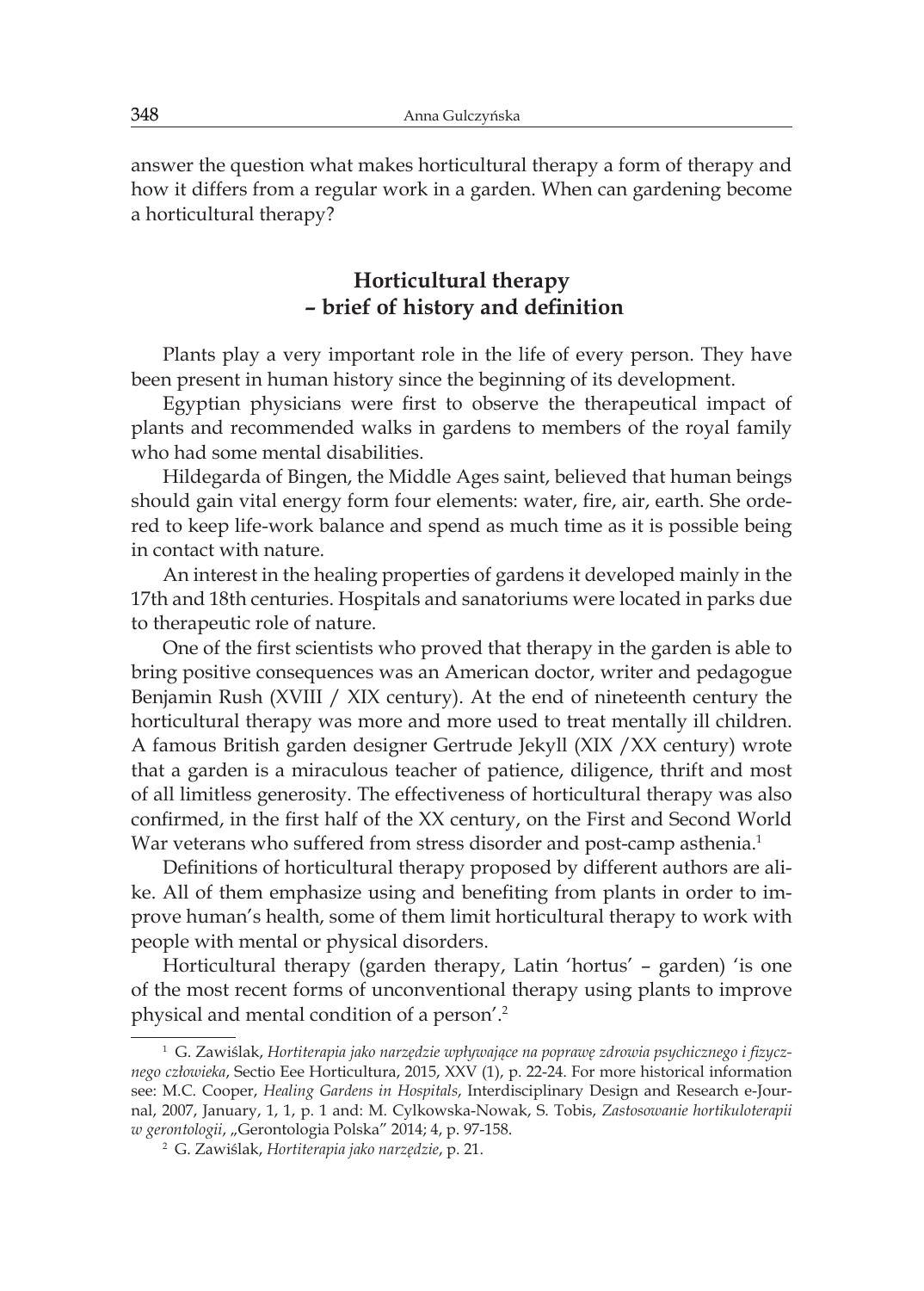Another definition claims that 'horticultural therapy uses gardens and plants as therapeutic tools which constitute complement to rehabilitation of its alternative form'.<sup>3</sup>

Christie et al.,<sup>4</sup> highlight a different aspect of horticultural therapy in practice which also appears to be important:

is typically conceptualized as an active and client-centred process, facilitated by trained therapists to achieve specific and documented treatment goals. It embeds the promotion of health and wellbeing, including physical and psychosocial functioning, as a core intended outcome in the context of an established treatment plan, such that the process itself acts as the therapeutic activity, rather than the end product.

For the purpose of this article the definition of Relf and Dorn<sup>5</sup> seems to serve best:

Horticultural therapy may be defined as a process of using plants and garden-related activities to promote well-being of the mind, body and spirit, and is used by occupational therapists, physiotherapists, teachers, nurses, allied health workers, and activity workers. Just as talking through a pressing problem with a friend cannot be classified as either counselling or psychotherapy, simply working in the garden or cultivating plants should not be referred to as horticultural therapy. While both activities can certainly be considered to have a level of therapeutic value, in their basic form they lack a number of features such as client evaluation, goal setting and programmed interventions, which therefore prevents them from being classified as a therapy.

It seems most useful since in this paper, horticultural therapy is comprehended as therapeutic method using plants and actions related to improvement and maintaining health condition of a human in the physical, mental, cognitive and social aspects. Therefore the aim of horticultural therapy is not to succeed in gardening or nature, but to improve or maintain human's health. A person, who leads the therapy must possess appropriate qualifications.

In the definition above, the word 'method' was also used as a systematic way of acting which is a deliberate, pre-programmed process, submitted for verification and evaluation.

The basic tools used in horticultural therapy are plants taken from the natural environment, both gardens and wild nature. Additionally therapists can reach for different tools from garden magazines and folders, through magnifying glass, binoculars, microscopes, to outdoor workshops and online conferences with well-known experts.

<sup>3</sup> J. Majkowska-Gadomska, E. Mikulewicz, A. Dobrowolski, *Hortiterapia – nowoczesna forma leczenia*, [w:] *Hortiterpaia – terapia wspomagająca rehabilitację dzieci i dorosłych*, red. B. Płoszaj-Witkowska, Olsztyn 2016, p. 75.

<sup>4</sup> M.A. Christie et al., *Personality Disorder and Intellectual Disability: The Impacts of Horticultural Therapy Within a Medium-Secure Unit*, Journal of Therapeutic Horticulture, 2016, 26(1), p. 6.

<sup>5</sup> L.M. Baker, *Essay: Nature's Pervading Influence: A therapy of growth*, International Journal of Disability Development and Education, 2009, 56(1), p. 94.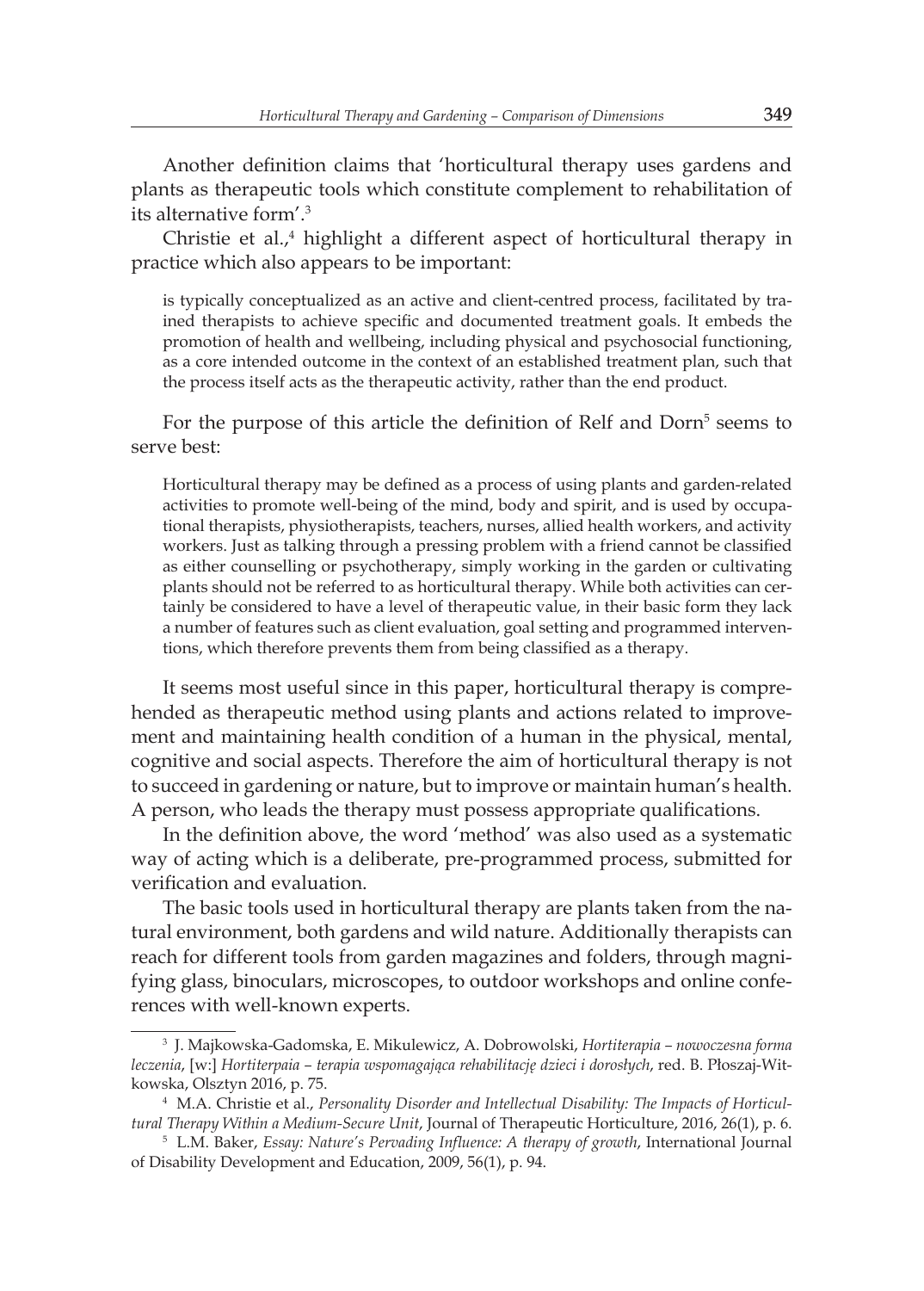### **Horticultural therapy – scope and use**

The results of scientific research concerning effectiveness of using horticultural therapy in various social groups are extensive. The research carried out by Brown et al.<sup>6</sup> proved that employing horticultural therapy could positively influence the skills in five areas: cognitional, social, emotional, physical and physiological.

Cognitional benefits: improving concentration, enlarging vocabulary scope, broadening knowledge, gaining new skills, planning and observing, memory stimulation.

Social benefits: communication skills development, interactions among and beyond the group Emotional benefits: increasing self-esteem, trust and self-assessment boost, improving attentional capacity and engagement level, recognizing and improving creativity, reducing aggression and stress level.

Physical benefits: improving physical condition, developing gross and fine motor skills, increasing everyday life skills, improving eye coordination.

Physiological benefits: lower blood pressure and heart rate, decreased cortisol, reduced level of stress.

The comprehensive study of Zawiślak<sup>7</sup>, indicates that horticultural therapy is successfully used when working with people with mental and physical disorders, psychological disorders, Alzheimer's disease, autism and dementia. It is also recommended to people who are exposed to stress, addicted to alcohol and drugs, socially excluded, showing signs of professional burnout, victims of violence and crimes, with learning difficulties, overweight and paralysed.

Articles published in Journal of Therapeutic Horticulture also describe the studies which indicate advantages of horticultural therapy in work with patients with depression symptoms<sup>8</sup>, behavioral disorders<sup>9</sup>, adults with disabilities<sup>10</sup>, autism<sup>11</sup>, war veterans<sup>12</sup>, seniors<sup>13</sup> or groups of parents and children.

<sup>6</sup> S.P. Brown et al., *Horticultural Therapy University of Florida*: www.edis.ifas.ufl.edu/ ep145[access: 09.07.2017].

<sup>7</sup> G. Zawiślak, *Hortiterapia jako narzędzie*, p. 26.

<sup>8</sup> J.F. Wilson, K.M. Christensen, *The Relationship between Gardening and Depression among Individuals with Disabilities*, Journal of Therapeutic Horticulture, 2011, 21(2), p. 28-41.

<sup>9</sup> J. Trauth, *Lighthouse Community School: A Case Study of a School for Behaviorally Challenged Youth*, Journal of Therapeutic Horticulture, 2017, 27(1), p. 61-65.

<sup>&</sup>lt;sup>10</sup> C.K.Y. Lai et al., An Exploratory Study on the Effect of Horticultural Therapy for Adults with *Intellectual Disabilities*, Journal of Therapeutic Horticulture, 2017, 27(1), p. 3-15.

<sup>11</sup> K.M. Flick, *The Application of a Horticultural Therapy Program for Preschool Children with Autism Spectrum Disorder*, Journal of Therapeutic Horticulture, 2012, 22(1), p. 38-45.

<sup>12</sup> L.L. Fleming, *Veteran to Farmer Programs: An Emerging Nature-Based Programming Trend*, Journal of Therapeutic Horticulture, 2015, 25(1), p. 27-48; H.Z. Lorber, *The Use of Horticulture in the Treatment of Post-Traumatic Stress Disorder in a Private Practice Setting*, Journal of Therapeutic Horticulture, 2011, 21(1), p. 18-29.

<sup>13</sup> K. Haruyuki, K. Mitsunobu, *The Effect of Horticultural Activity on the Cognitive Performance of Healthy Elderly Individuals*, Journal of Therapeutic Horticulture, 2013, 23(2), p. 5-17.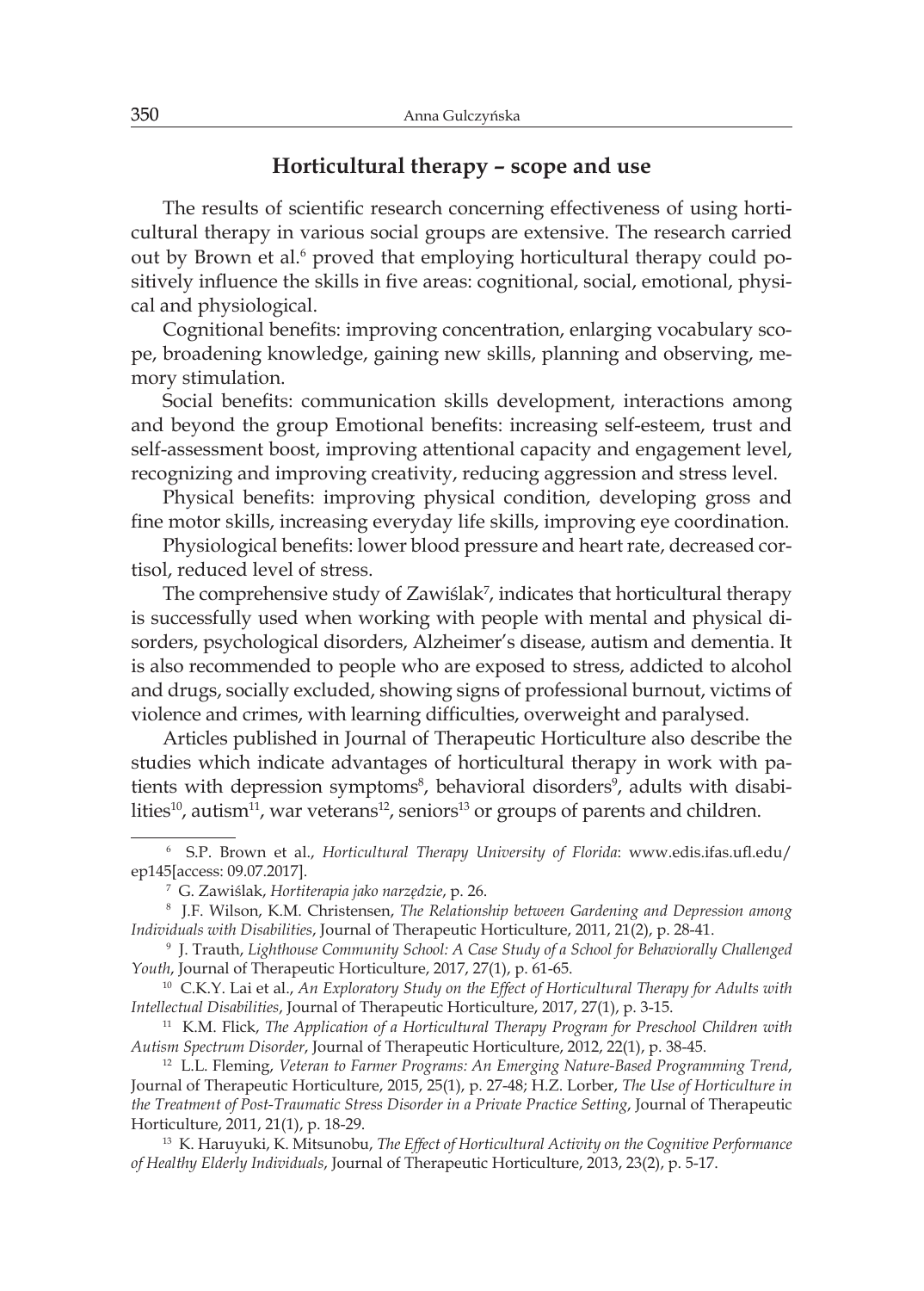Despite the reference to specific therapeutic programs led by a relevant facility, there is a lack of emphasis on differences between therapeutic and ordinary work in a garden and why they are not equivalent conceptions or activities.<sup>14</sup>

American Horticultural Therapy Association<sup>15</sup> drew attention to the fact, that conceptions related with therapy and/or work in a garden are often confused or inadequately understood. Horticultural therapy, therapeutic horticulture, social horticulture and vocational horticulture were distinguished. The first one has therapeutic character as it fits certain requirements (described in the table below), the second and third are activities using therapeutic function of a garden, though not being a method in a sense of deliberate employment of conscious and pre-programmed influence of horticultural therapy. The fourth one has occupational activity function, sometimes moneymaking, which can bring therapeutic effects, especially when concerning the context in which it is performed (prisons, rehabilitation centers).

1. Horticultural Therapy – is the engagement of a patient in horticultural activities with an assistance of a trained therapist in order to achieve specific and planned treatment/therapeutic goals. The most meaningful is the presence and engagement of the client/patient in the process of participation in horticultural activities itself, more than the final product. Recipients are the people with mental diseases and disorders, with disabilities – both mental and physical, and everyone who in some way is socially excluded.

2. Therapeutic Horticulture – is a process in which participants aim to improve their well-being through active or passive involvement in plants- -related activities. In therapeutic horticulture program (if there is one), goals are not formed so actions do not need to be clinically defined or documented. Thus, it is hard to verify the way in which contact with nature brings the therapeutic effects.

3. Social horticulture is referred to leisure or recreational activity related to plants and gardening. A typical garden community or garden clubs are examples of a social setting. No treatment goals are defined, a therapist is not present and the focus is in on social interactions with gardening. Nature becomes rather a relevant background and context rather than a main tool of the process.

4. Vocational horticulture as a program is often a major component of horticultural therapy in context of work in horticulture industry professionally,

<sup>14</sup> G.G. Fried, M.J. Wichrowski, *Horticultural therapy: A psychosocial treatment option at the Stephen D. Hassenfeld Children's Center for Cancer and Blood Disorders*, Primary Psychiatry, 2008, 15(7), p. 73-77; J. Hilbers, A. Satharasinghe, *Gardens and Therapeutic Horticulture in an Acute Healthcare Setting: Opportunities Provided by the Blooming Backyard Project at Prince of Wales Hospital, Sydney*, Journal of Therapeutic Horticulture, 2013, 23(1), p. 35-47; I.M. Söderback, E. Schälander, *Horticultural therapy: the 'healing garden and gardening in rehabilitation measures at Danderyd hospital rehabilitation clinic*, Sweden Pediatric Rehabilitation, 2004, 7(4), p. 245-260.

<sup>15</sup> E.R.M. Diehl, *Definitions and Positions*, final\_ht\_position\_paper\_updated\_409.pdf [Available: 11.07.2017].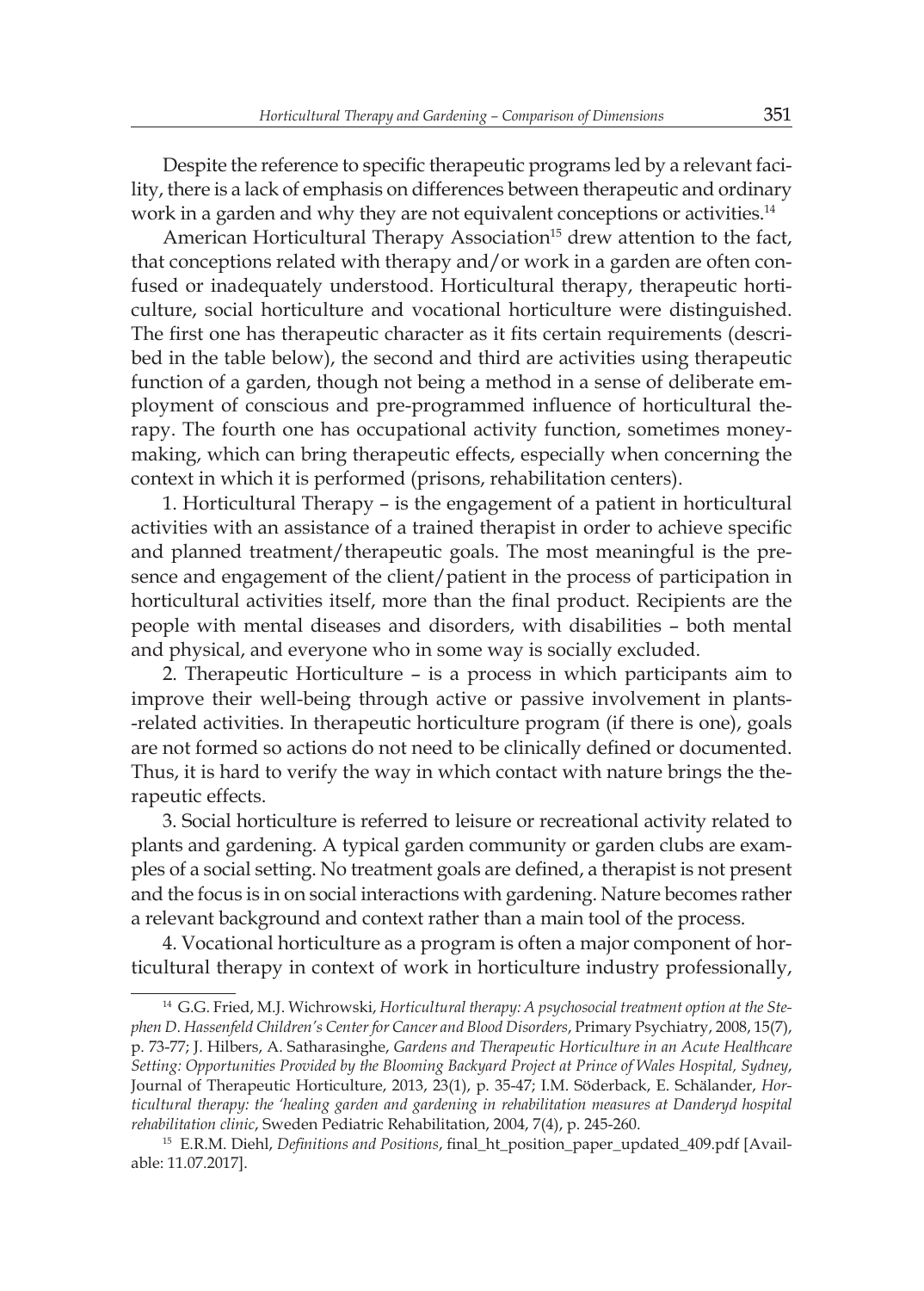either independently or semi-independently. Working individuals may have some type of disability, or stay beyond some social standards. Vocational horticultural programs are introduced in schools, residential or rehabilitation facilities, prisons or other places.<sup>16</sup>

# **Horticultural therapy and gardening which may bring therapeutic effects – distinction factors**

Table 1 presents the contrast between horticultural therapy and gardening. Both activities may bring health improvement, better mood and a method to deal with emotions. However, there are basic differences between those two activities – horticulture therapy is a deliberate and intentional process whose goals are therapeutic and participation in activities is of crucial importance. Certainly, beautiful flowers, herbs and a neat garden are additional reasons for pride, satisfaction or growth of personal abilities, though they have a supporting role. In case of work in a garden the main goal is gardening and aesthetic effect itself. Mood improvement and general well-being are important, but not essential aim of work. Moneymaking purpose is not mentioned in the table below.

Table 1

| <b>Determinant</b>                                  | <b>Horticultural therapy</b>                                                                                                                              | Gardening                                                                                                                                                                                                                                              |
|-----------------------------------------------------|-----------------------------------------------------------------------------------------------------------------------------------------------------------|--------------------------------------------------------------------------------------------------------------------------------------------------------------------------------------------------------------------------------------------------------|
| Recipient/patient/<br>client                        | 1. Person who needs professional<br>and dedicated therapy, he/she<br>has possibility and willingness<br>to participate in garden/nature-<br>related work. | 1. Everyone who likes work in<br>a garden<br>2. Everyone who must work<br>in a garden because of some<br>obligation to other people<br>(e.g. household member,<br>neighbours).                                                                         |
| Assistant/person<br>conducting<br>process/therapist | Qualified horticultural therapist<br>(pedagogues, psychologists,<br>gardeners, etc. who finished<br>qualified course or studies)                          | No need of qualified assistant/<br>coordinator (horticultural<br>therapist); work can be<br>undertaken by every person.<br>Assisting person may be<br>a qualified gardener, fruit<br>farmer - if there is a require of<br>a person who does gardening. |

Distinction factors between horticultural therapy and gardening

<sup>&</sup>lt;sup>16</sup> The functions available in the source are supplemented by the author. See the source: American Horticultural Therapy Association.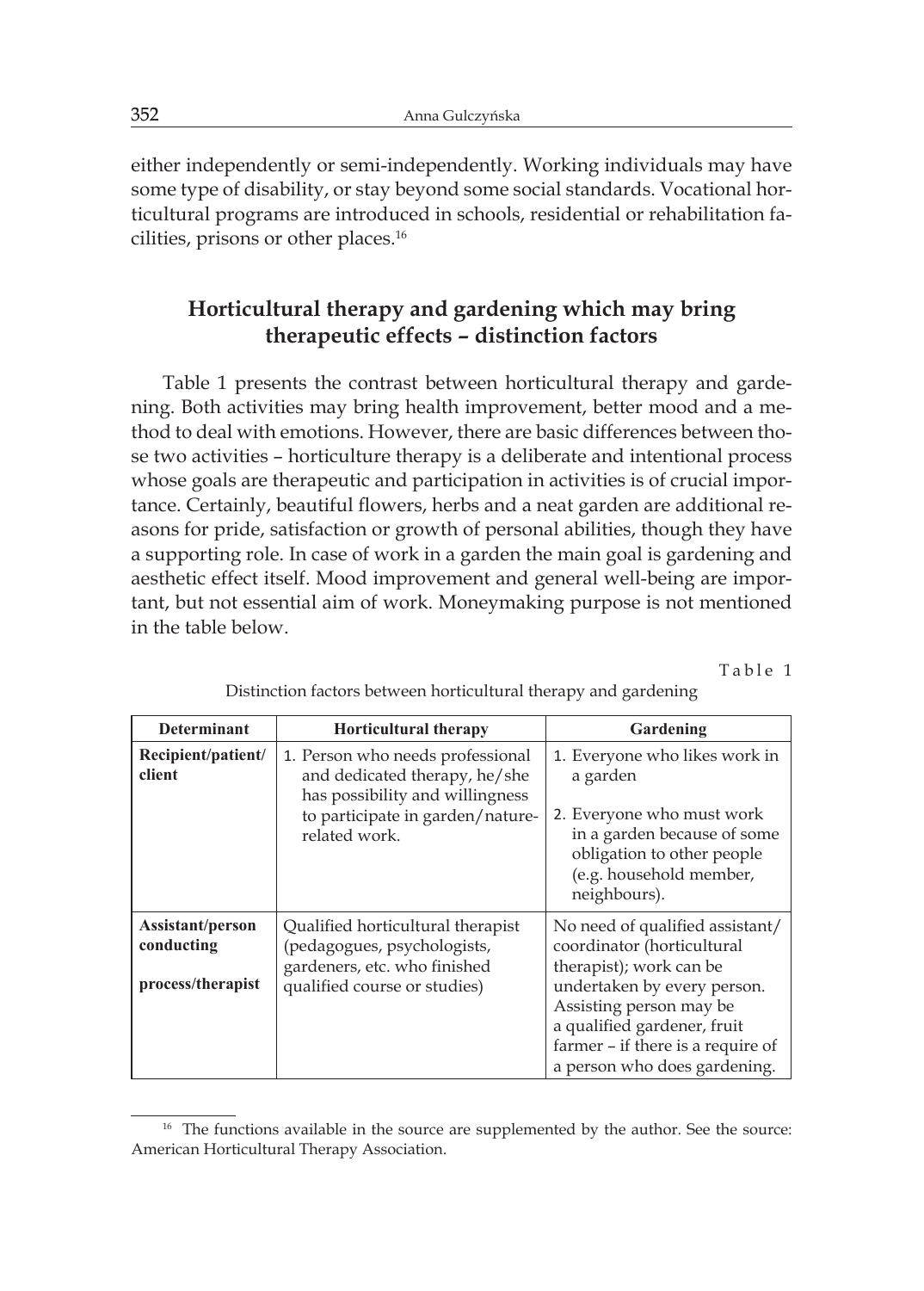| Form                                                              | 1. Often a group with the same<br>goal - therapeutic one.                                                                                                                                                                                                                                                                                                                                                                                                | 1. More often individual.                                                                                                                                                                                                                                                                                              |
|-------------------------------------------------------------------|----------------------------------------------------------------------------------------------------------------------------------------------------------------------------------------------------------------------------------------------------------------------------------------------------------------------------------------------------------------------------------------------------------------------------------------------------------|------------------------------------------------------------------------------------------------------------------------------------------------------------------------------------------------------------------------------------------------------------------------------------------------------------------------|
|                                                                   | 2. Active and passive.                                                                                                                                                                                                                                                                                                                                                                                                                                   | 2. Active and passive.                                                                                                                                                                                                                                                                                                 |
| <b>Type of</b><br>knowledge<br>constituting<br>a base to activity | Both: therapeutic about methods,<br>forms, therapeutic tools and<br>nature/gardening                                                                                                                                                                                                                                                                                                                                                                     | Nature (fruit, floristic,<br>gardening)                                                                                                                                                                                                                                                                                |
| Goals                                                             | 1. Defined, formalized, written.<br>Often developed as a result of<br>work of team of pedagogues,<br>psychologists, occupational<br>therapists, psychiatrists, social<br>workers.<br>2. Therapeutic – stated together in<br>view of client/patient's good.<br>3. Group and individual.<br>4. Personalized - dependent on<br>disease or disability.<br>5. Stated with a place of<br>therapeutic activities.                                               | Dependent on the type of<br>place and individual needs,<br>e.g.<br>- Aesthetic – taking care of<br>plants or surroundings look,<br>- Hedonistic (for pleasure),<br>- Therapeutic – short<br>term, focused mostly on<br>dealing with tension or<br>undesired emotions<br>(e.g. coping with anxiety<br>or helplessness). |
| Change in<br>a participating<br>person                            | Therapeutic, expected by reason<br>of contact with nature.                                                                                                                                                                                                                                                                                                                                                                                               | Not expected concerning the<br>fact of contact with nature.                                                                                                                                                                                                                                                            |
| <b>Method of</b><br>organization                                  | Determined by knowledge about:<br>- methodology and didactics<br>of educational process<br>organization,<br>- educational, psychological,<br>sociological factors (properly<br>qualified staff),<br>- participant/participants of<br>activities in terms of: needs,<br>abilities, limitations, therapeutic<br>goals,<br>- conditions of particular<br>facility, including space for<br>horticultural therapy activities<br>(e.g. garden open or closed), | Determined by knowledge<br>about sciences, especially<br>gardening, fruit, floristics etc.                                                                                                                                                                                                                             |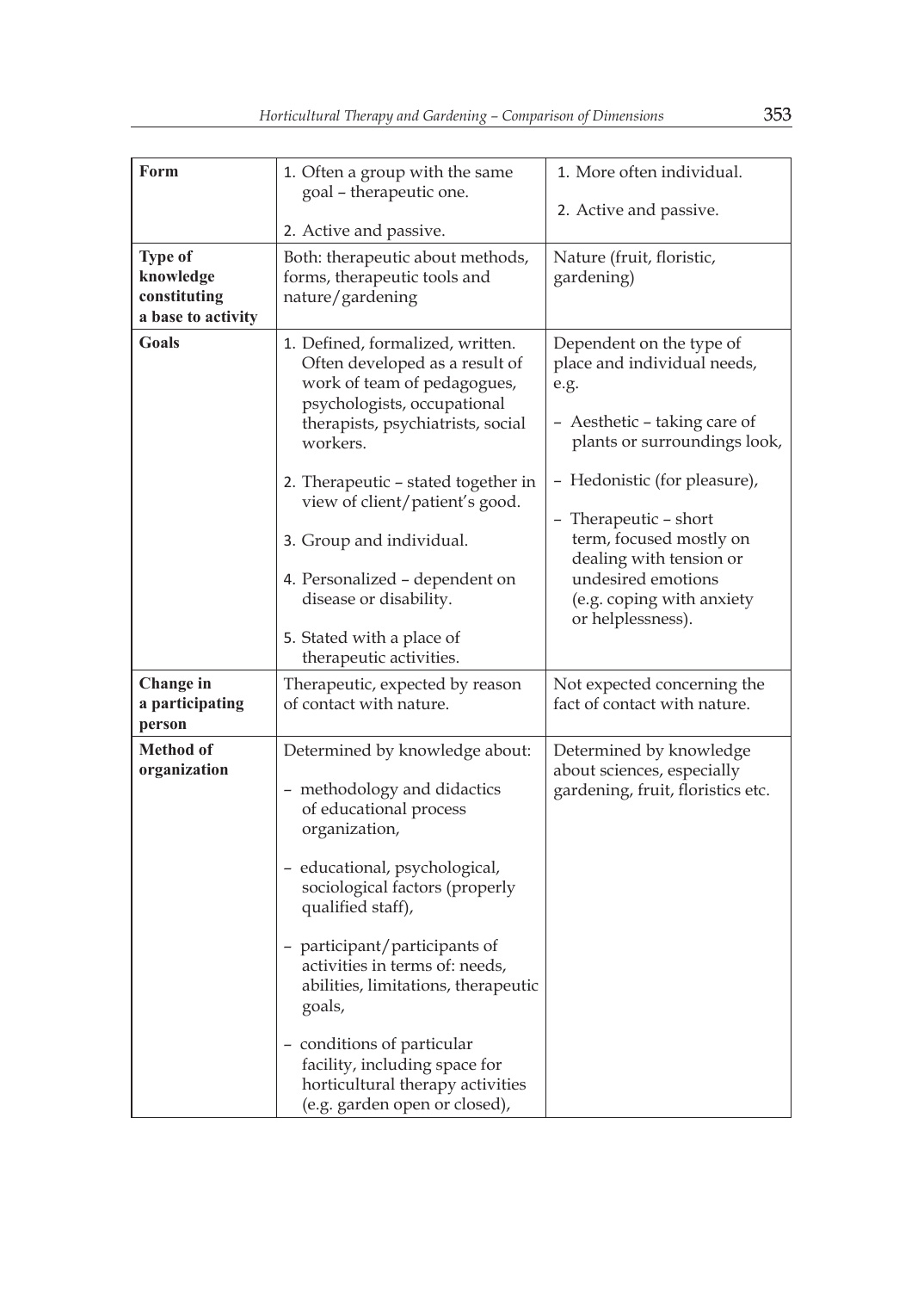| Scope of work                   | Determined by therapy goals                                                                                                                                                                                                                                                                | Determined by needs coming<br>from the seasons, type of green<br>area and human's possibilities.                                                                                                                              |
|---------------------------------|--------------------------------------------------------------------------------------------------------------------------------------------------------------------------------------------------------------------------------------------------------------------------------------------|-------------------------------------------------------------------------------------------------------------------------------------------------------------------------------------------------------------------------------|
| Level of<br>autonomy            | Low, indicated by therapy goals.<br>High – in case of continuing<br>activities independently.                                                                                                                                                                                              | High, set individually.<br>Changes possible without<br>consultations.                                                                                                                                                         |
| <b>Place</b>                    | Specifically prepared and<br>planned (e.g. hospital facilities,<br>occupational therapy workshops).                                                                                                                                                                                        | Each place in which the person<br>wants or must work (yard or<br>garden).                                                                                                                                                     |
| <b>Tools</b>                    | Determined both by methodology<br>of work in a garden and<br>therapeutic goals.                                                                                                                                                                                                            | Determined by distinctive<br>nature of gardening<br>and individual financial<br>possibilities.                                                                                                                                |
| <b>Total time of</b><br>process | 1. Set by formal requirements:<br>- Therapy goals<br>- Financial<br>- Localization - space which can<br>be arranged<br>- Human factor: qualified<br>specialists, possibilities and<br>willingness of clients/patients.<br>2. Undertaken as therapy, not<br>only within leisure time frame. | 1. Dependent on individual<br>abilities of person<br>undertaking garden-related<br>activities.<br>2. Ending with passing the<br>obligation (formal or<br>informal).<br>3. Most often undertaken<br>within leisure time frame. |
| <b>Evaluation</b>               | 1. Required, defined, formalized.<br>2. Done in view of therapeutic<br>goals.                                                                                                                                                                                                              | 1. Not required, voluntary.<br>2. Often done in aesthetic<br>categories, informal (e.g.<br>like it or not).                                                                                                                   |
| <b>Supervision</b>              | Required, regular, with qualified<br>horticultural therapist.                                                                                                                                                                                                                              | Not required, voluntary, more<br>like consultation.                                                                                                                                                                           |

## **Conclusions**

The aim of the article was to present differences between therapeutic work in a garden and gardening which may bring therapeutic results.

Horticultural therapy goals come from established work paradigm, theoretical conception or recipients of influencing. They are specific and determined. They must be formed extremely cautiously and in deliberate way as they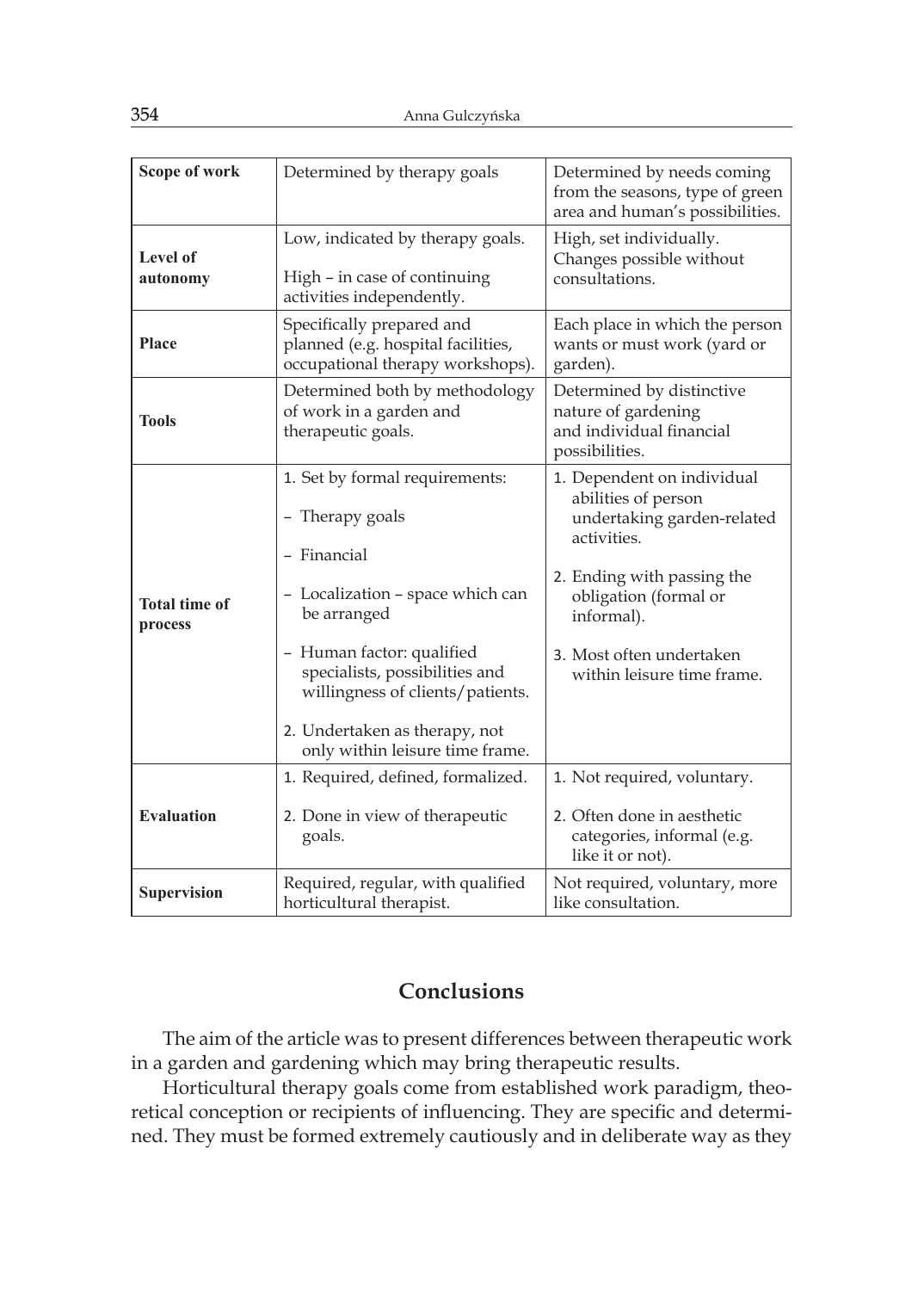are destined to wide range of patients with psychiatric diagnosis or movement disorders. Horticultural therapy may be used as a method in various areas of work. Its therapeutic performance is very wide, although it is important to remember the difference between horticultural therapy and gardening just as differences between punishing and upbringing or talk to a friend and to a therapist. These contrasts were introduced in the table. Essential differences mentioned above are often left aside – both in designing therapeutic influences and their evaluation. The factors presented in the table above emphasize the need of careful consideration when designing horticultural therapy influences. It may be also helpful in process of education of future horticultural therapists, as well as for the families of horticultural therapy recipients. Relatives of people with disorders, diseases or socially excluded often seek new forms of therapies; therefore it is advisable to have access to reliable sources knowledge or specialists, who are able to pass it clearly preferably reducing skepticism at the same time.

Disclosure of interest: the author reports no conflicts of interest. The author alone is responsible for the content and writing of the paper.

#### **BIBLIOGRAPHY**

- Baker L.M., *Essay: Nature's Pervading Influence: A therapy of growth*, International Journal of Disability Development and Education, 2009, 56(1), p. 93-96; https://education. uq.edu.au/profile/296/lynne-baker [access: 07.07.2017].
- Brown S.P., Worden E.C., Frohne T.M., Sullivan J., *Horticultural Therapy University of Florida*, www.edis.ifas.ufl.edu/ep145 [access: 09.07.2017].
- Christie M.A., Thomson M., Millerand P.K., Cole F., *Personality Disorder and Intellectual Disability: The Impacts of Horticultural Therapy Within a Medium-Secure Unit*, Journal of Therapeutic Horticulture, 2016, 26(1), p. 3-17, http://www.ahta.org/the-journal-of-therapeutic-horticulture [access: 03.07.2017].
- Cooper M.C., *Healing Gardens in Hospitals*, Interdisciplinary Design and Research e-Journal, 2007, January, 1, 1.
- Cylkowska-Nowak M., Tobis S., *Zastosowanie hortikuloterapii w gerontologii*, Gerontologia Polska, 2014, 4.
- Diehl E.R.M., *Definitions and Positions*, final\_ht\_position\_paper\_updated\_409.pdf [Available: 11.07.2017].
- Fleming L.L., *Veteran to Farmer Programs: An Emerging Nature-Based Programming Trend*, Journal of Therapeutic Horticulture, 2015, 25(1), p.27-48, http://www.ahta.org/ the-journal-of-therapeutic-horticulture [access: 12.07.2017].
- Flick K.M., *The Application of a Horticultural Therapy Program for Preschool Children with Autism Spectrum Disorder*, Journal of Therapeutic Horticulture 2012, 22(1), p. 38-45, http:// www.ahta.org/the-journal-of-therapeutic-horticulture [access: 12.07.2017].
- Fried G.G., Wichrowski M.J., *Horticultural therapy: A psychosocial treatment option at the Stephen D. Hassenfeld Children's Center for Cancer and Blood Disorders*, Primary Psychiatry, 2008, 15(7).